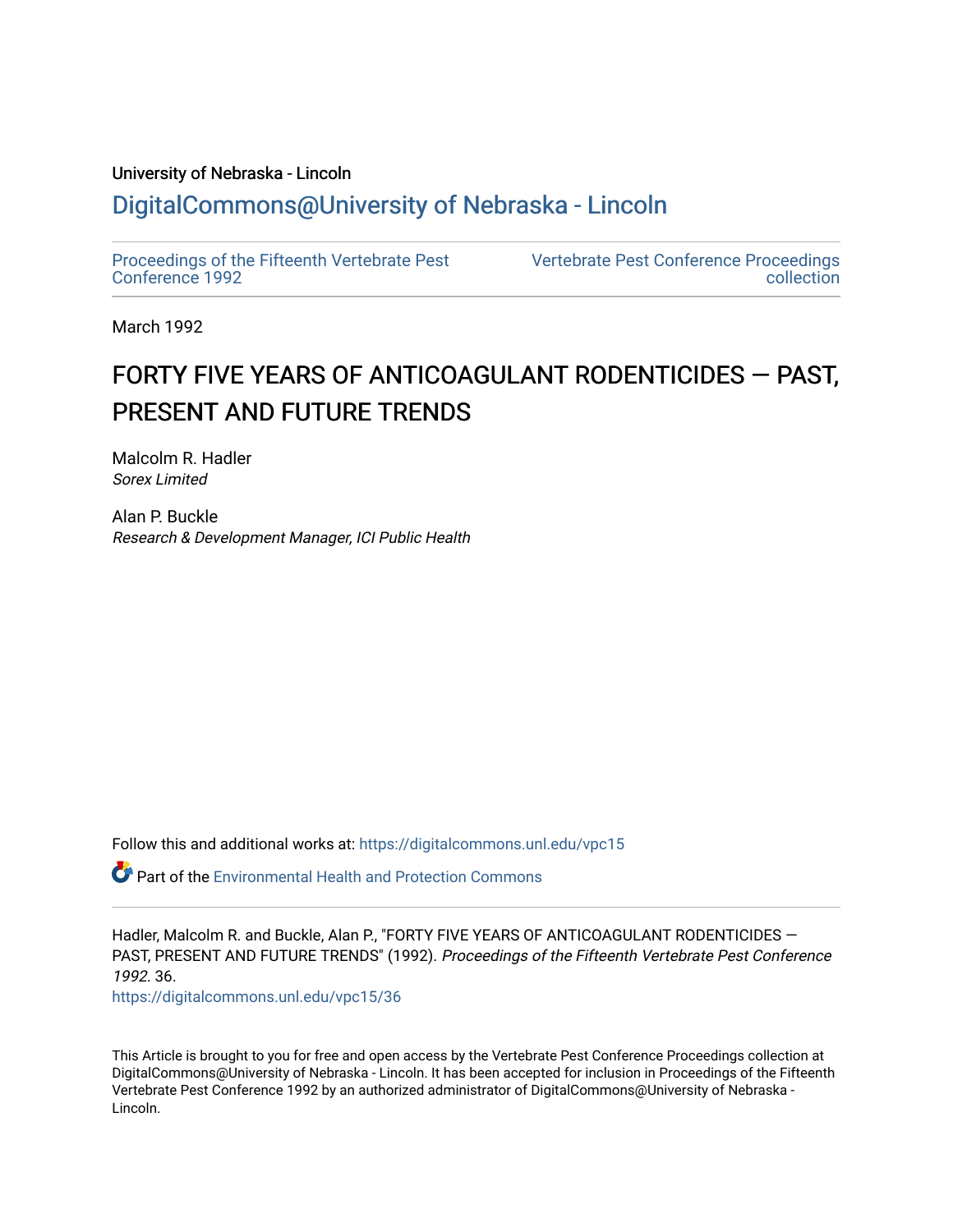# **FORTY FIVE YEARS OF ANTICOAGULANT RODENTICIDES — PAST, PRESENT AND FUTURE TRENDS**

**MALCOLM R. HADLER,** Managing Director, Sorex Limited, Widnes, Cheshire, WA8 8TJ, UK

**ALAN P. BUCKLE,** Research & Development Manager, ICI Public Health, Fernhurst, Haslcmere, Surrey, GU27 3JE, UK

ABSTRACT: The anticoagulant rodenticides were discovered in the 1940s and their advantages of efficacy and safety quickly resulted in their use dominating the practice of rodent control in temperate countries. However, the development of resistance to the early compounds within a decade stimulated research culminating in the invention of anew class of anticoagulant, the second generation compounds, active against resistant strains but also overall far more potent than those previously available. A novel baiting strategy, pulsed baiting, was developed to make full use of this valuable characteristic. Pulsed baiting has enabled the use of second generation anticoagulants in situations where early products were of limited value, particularly in tropical agriculture. The future of this highly-successful group of compounds is reviewed in relation to resistance and the difficulty and cost of developing further rodenticides.

> Proc. 15th Vertebrate Pest Conf. (J. E. Borrecco & R. E. Marsh, Editors) Published at University of Calif., Davis. 1992

## INTRODUCTION

Few modern pesticide groups have such long a history of successful use as the anticoagulant rodenticides. Their origin lies in the discovery that dicoumarin was the active agent responsible for a haemorrhagic condition found in the USA in cattle that had been fed spoiled sweet clover hay (Link 1944).

Early interest in anticoagulants was concentrated upon their therapeutic use for the treatment of thrombosis. Workers at the Wisconsin Alumni Research Foundation were responsible for the isolation of dicoumarin and for the synthesis of a number of analogues in an attempt to increase the potency of the parent compound. The 42nd member of this series, subsequently called warfarin, proved to be the most active.

The rodenticidal potential of these compounds seems to have been recognised independently in the USA and in the UK. According to Mills (1955), Link noted that warfarin "might make a good exterminating agent" following the observation that laboratory rodents died of haemorrhage. In the UK, workers researching dicoumarin had made a similar observation. When contacted by a pest controller who was unable to obtain rodenticides due to post-war shortages, they handed over a sample for trial. The first controlled trials being carried out in London in 1946-47.

The unpublished reports of these trials and O'Connor (1948) indicate that the significant advantages of anticoagulants over previously available rodenticides were recognised remarkably quickly. In an eighteen-month period, the foundations were laid upon which all subsequent developments took place.

Dicoumarin was introduced as a commercial rodenticidc in the UK in 1949 and warfarin was registered for sale in the USA in 1950. Because of its greater potency, warfarin superseded dicoumarin and very rapidly became the dominant rodenticide, a position it was to retain on a world scale for many years.

# THE MODE OF ACTION OF ANTICOAGULANTS

The anticoagulants represented a significant advance because they overcame nearly all of the negative aspects of their predecessors, the acute poisons. In order to understand why

this should be it is necessary to understand the mode of action of anticoagulants.

When the carcass of an anticoagulated rodent is analysed, by far the largest residue of anticoagulant is found in the liver, the site of action. Within the liver, Vitamin K is utilised to drive the production of blood clotting factors II, VII, IX & X by the gamma-carboxylation of glutamic acid residues of precursor proteins. Concomitant with this reaction, the active form of vitamin K, a hydroquinone (KHj), is converted to an inactive 2,3-epoxide. Some of this is excreted but the majority is reactivated by an epoxide reductase enzyme. The reactivated vitamin recycles and represents the major source of vitamin K in the clotting factor synthesis cycle. Small losses are replaced from extraneous sources, gut bacteria and from food (Fig. 1).



Figure 1. The relationship between the metabolism and the physiological action of Vitamin  $K_1$ . (After Park 1982).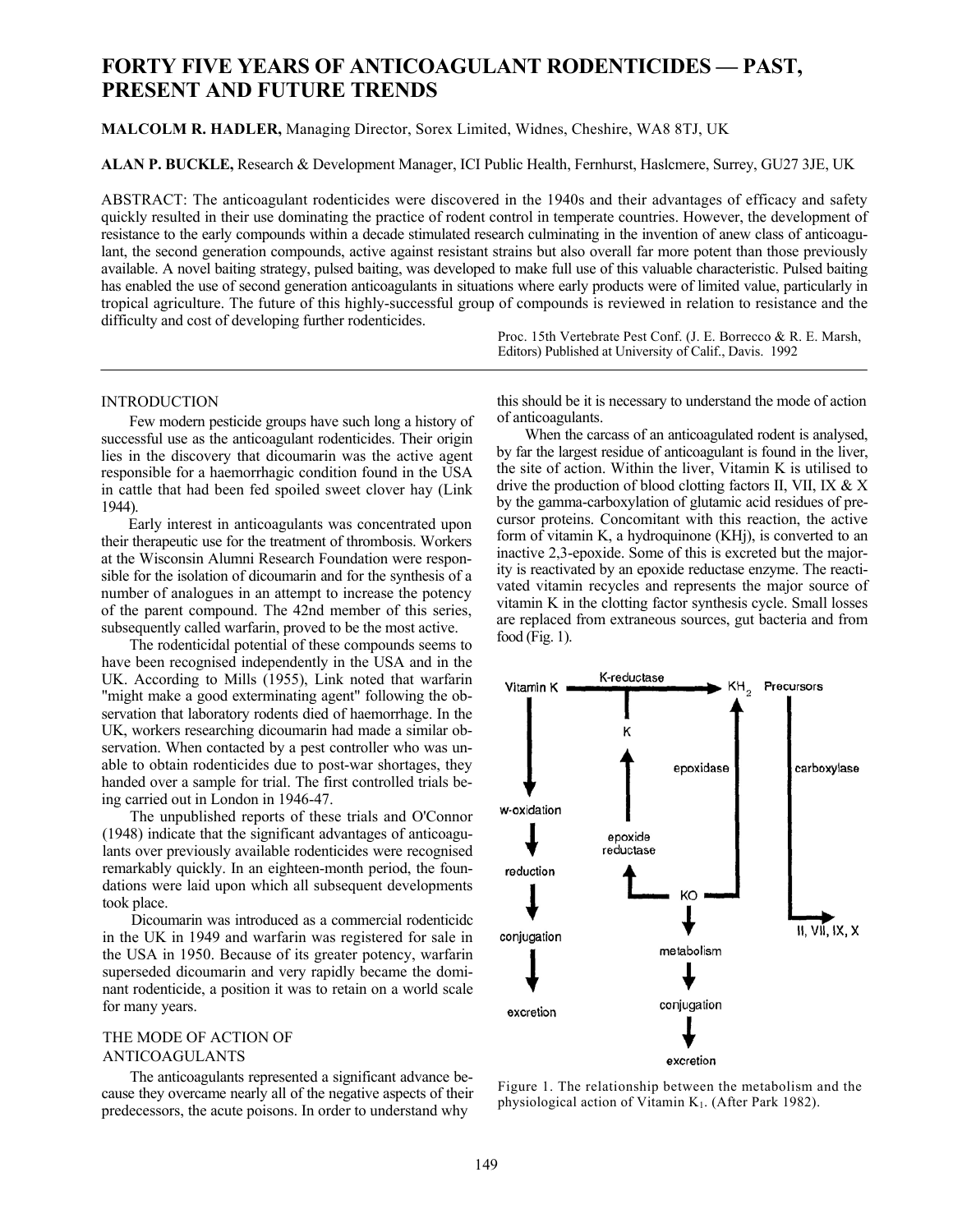All available anticoagulants seem to share the same site of action; they block the epoxide reductase enzyme (Silverman 1980). The recycling of activated vitamin K is therefore stopped and there is insufficient incoming vitamin K to maintain the carboxylation reaction. The production of clotting factors is critically reduced and eventually, when the supply of factors already present has degraded, the clotting mechanism fails and haemorrhaging begins.

Because the mechanism is common to them all, there is no significant difference in the time to death between anticoagulants once the enzyme is blocked. What can differ is the time taken to achieve this. Also, once more because of their common mode of action, the anticoagulants do not differ in the sites at which the lethal haemorrhages occur.

The treatment of poisoning in the case of an accident is also common to all compounds. The synthesis of clotting factors can be restarted by the addition of appropriate amounts of Vitamin K4. Frequent administration is necessary until the anticoagulant has cleared. Different anticoagulants require different treatment periods dependent upon their half-lives at the site of action, varying from some hours for warfarin to several weeks for the more potent products (Anon. 1988, MacKintoshetal. 1988).

### THE ADVANTAGES OF ANTICOAGULANTS

With an understanding of the mode of action of anticoagulants, it is worth reviewing the advantages that were so quickly recognised by the early workers. These were, and still are, the reasons why the anticoagulant group of rodenticides came to dominate the practice of rodent control.

Prior to the introduction of anticoagulants, the only compounds available were fast-acting single-dose toxicants, such as thallium sulphate, red squill, arsenic, zinc phosphide, and the first purpose-built rodenticide, ANTU.

Each suffered one common fault, they produced symptoms very rapidly. Rodent behaviour is such that an individual encountering a new food for the first time will normally test feed and may not take a substantial quantity for many hours, or even days (Buckle et al. 1987). If the bait causes distressing symptoms during the test feeding period, the rodent is intelligent enough to recognise cause and effect and becomes 'poison' or 'bait shy.'

The only way to reduce the impact of bait shyness is to prebait for several days with unpoisoned bait base and then to substitute toxic bait when rodents have accepted the new food. Effective prebaiting requires considerable persistence, expertise and effort.

The potency of the acute rodenticides varied considerably, with their  $LD_{50}$ 's ranging between 5 and 100 mg/kg. In order to ensure a lethal intake in a single feed, the concentrations of active ingredient in bails had to be high, normally between 0.5 and 5%. The early compounds had little if any selective toxicity and the high concentrations utilised meant that baits represented a considerable hazard to non-target species. This problem was further exacerbated by the fact that few had an effective antidote and their speed of effect made treatment impractical even if one had been available. These considerations have lead to the imposition of rigorous restrictions on the use of acute rodenticides in many countries. The only one now widely used is zinc phosphide.

In the case of anticoagulants, the delay between the ingestion of a potentially lethal dose and the onset of symptoms is such that the rodent does not recognise their relationship. In addition, the effect itself is relatively painless in most cases. Bait shyness does not occur, prebaiting is unnecessary, and compared to most other toxicants, anticoagulants may be considered relatively humane (Rowsell et al. 1979).

Furthermore, a practical treatment was available in the event of accidental ingestion and, because of their potency, even the earliest could be used at concentrations more appropriately measured in parts per million (ppm), and therefore palatability was inherently far less of a problem than it had been with the fast-acting products.

#### THE DEVELOPMENT OF ANTICOAGULANTS

Commercial anticoagulant rodenticides are either indanediones or hydroxycoumarins, with the exception of one thiocoumarin. Following the introduction of warfarin, a number of compounds were developed during the nineteen fifties and these are now collectively known as the "first generation anticoagulants." Principal amongst these were the hydroxycoumarins, coumachlor (1951), coumafuryl (1953) and coumatetralyl (1956). Amongst the indane-diones were diphacinone (1952) and chlorophacinone (1961). Pindone was first developed as an insecticide and its rodenticidal properties were not utilised until 1953. A common feature of the first generation compounds is that they are chronic toxicants: they are more potent if administered in small daily doses than if given as a single dose. For example the acute oral LD<sub>50</sub> in rats of warfarin is variously quoted at between 10-20 mg/kg (Lund 1982) and 323 mg/kg (Hagan and Radom-ski 1953). The sub-acute oral  $LD_{50}$  by contrast is generally accepted to be about 5 daily doses of 1 mg/kg for warfarin and for most of the first generation products. The reason for this apparent anomaly appears to relate to their half-lives. Yacobi and Wingard (1972) determined the biological half-life of warfarin in Sprague-Dawley rats as being between 5 and 28 hours. Warfarin is relatively easily detoxified by the action of mixed-function oxidase enzymes and converted to lower toxicity and easily excreted hydroxylated metabolites (Barker et al. 1969). In order to maintain an effective concentration at the active site it is necessary constantly to renew anticoagulant removed by the action of these enzymes.

The compounds discussed above came to dominate the practice of rodent control world-wide in the period 1950- 1965. They were used to such effect that it is perhaps not surprising that resistance genes should be selected.

# RESISTANCE TO FIRST GENERATION ANTICOAGULANTS

Warfarin resistance was discovered first in *Rattus norvegicus* in the UK (Boyle 1960), then in Denmark, the Netherlands, the United States, Germany and France. Resistance was also detected in *Mus domesticus* (Rowe and Redfern 1965) and in *Rattus rattus* (Greaves et al. 1976). Concern increased when it was found that cross-resistance existed to all first generation anticoagulants (Rowe and Redfern 1965, Greaves and Ayres 1969, Hadler and Shadbolt 1975).

The occurrence of resistance in all of the major commensal species to all of the anticoagulants then available rekindled research in an area which had been dormant as a consequence of the commercial dominance of these products. Greaves and Ayres (1969) showed that, in a Welsh strain of resistant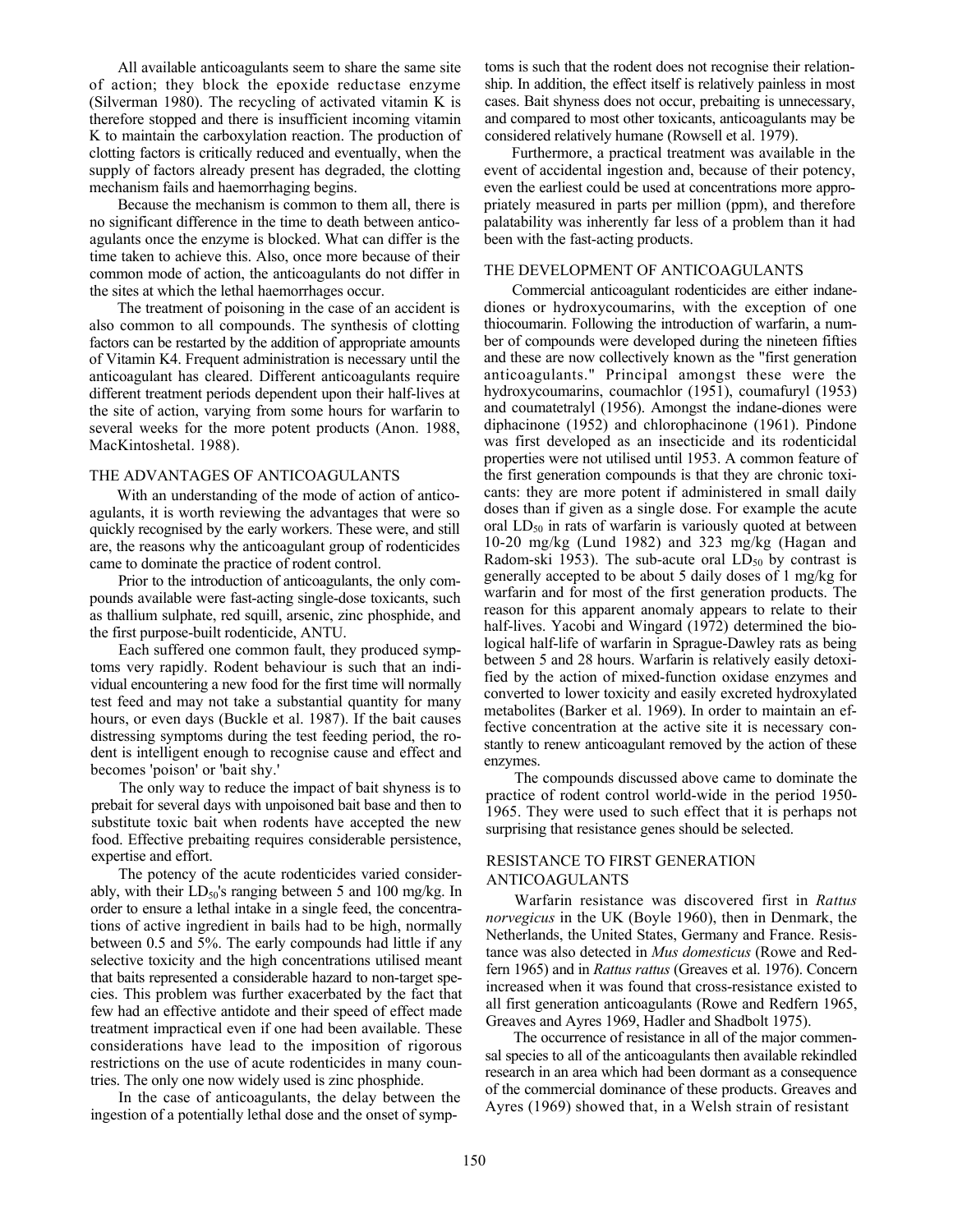Table 1. No-choice feeding of anticoagulant to groups of house mice for up to 21 days.

| Anticoagulant      | Concentration | Mortality | $\%$<br>Mortality |
|--------------------|---------------|-----------|-------------------|
| <b>Brodifacoum</b> | 20            | 12/12     | 100               |
| Difenacoum         | 50            | 14/15     | 93                |
| Coumatetralyl      | 50            | 3/13      | 23                |
| Chlorophacinone    | 250           | 6/13      | 46                |
| Diphacinone        | 125           | 0/9       | 0                 |

*R. norvegicus,* the resistance gene is single, dominant and autosomal. Hermodson et al. (1969) showed that rats of this strain, homozygous for resistance, have a dietary requirement for vitamin K of twenty times normal. This suggested a change of an acceptor site on the reductase enzyme such that affinity to Vitamin K was reduced.

Unpublished work with the 2-chloro analogue of vitamin  $K_1$  (Lowenthal and MacFarlane 1967), indicated that this known anticoagulant was not resisted, in fact it was more active against resistant individuals. This indicated the possibility of producing analogues which would block the resistant enzyme and that the acceptor site corresponding to the 3 phytyl side chain of vitamin  $K_1$  had not been modified.

Consideration of the structures of a number of failed anti-malarial agents which had some anticoagulant activity suggested that the stable substituted 3-biphenyl side chains of these vitamin K-like l:4-naphthoquinones could be mimicking the 3-phytyl side-chain of vitamin K.

## SECOND GENERATION ANTICOAGULANTS

Substitution of stereochemically similar side-chains onto the 4-hydroxycoumarin moiety produced a series of compounds which was both effective against resistant strains and considerably more potent than any previously used anti-coagulant (Hadler and Shadbolt 1975).

Two compounds were selected from the series for development, difenacoum and brodifacoum. These were the first commercially available 'second generation anticoagulants.' The term was coined to describe compounds effective against strains resistant to previously available products. Difenacoum was first registered in the UK in 1975, followed by brodifacoum in 1978. Tables 1 and 2 illustrate the comparative potencies of these two compounds compared with that of first generation products in resistant house mice and Norway rats.

Meanwhile, in 1967, workers in France had synthesized a series of warfarin alcohol analogues with similar side-chain substitutions, although activity against resistant strains was not apparently recognised until one of these, bromadiolone, was introduced in France in 1978 (Grand 1976).

Since the introduction of difenacoum, brodifacoum and bromadiolone, two further compounds, flocoumafen and difethiolone, have been added to the list of commercially available second generation anticoagulants. Apart from their ability to control rodents resistant to previously available anticoagulants, the second generation products are characterised by their higher overall potency (Table 3). The acute oral toxicity of second generation products can be of the order of

Table 2. 10-day no-choice feeding tests of anticoagulants against homozygons Welsh resistant Norway rats.

|                 | Mortality at Concentration (ppm) |             |     |      |       |      |     |
|-----------------|----------------------------------|-------------|-----|------|-------|------|-----|
| Anticoagulant   |                                  | 250 200 100 |     | -50  | 20    | 10   | 5   |
| Warfarin        | 0/5                              | 0/5         |     |      |       |      |     |
| Diphacinone     | 0/5                              |             |     |      |       |      |     |
| Chlorophacinone | 1/5                              |             |     |      |       |      |     |
| Difenacoum      | 5/5                              |             | 5/5 | 10/0 | 10/10 | 7/10 |     |
| Brodifacoum     |                                  |             |     |      | 5/5   | 5/5  | 5/5 |

100 times greater than that of their predecessors.

# A PRACTICAL PATTERN OF USE FOR THE SECOND GENERATION ANTICOAGULANTS-PULSED BAITING

The first generation products were described as chronic rodenticides because several consecutive and substantial daily feeds of poisoned bait were required to deliver a lethal dose. This characteristic makes it necessary, when using them, to maintain large quantities of bait at the site of treatment, often for some weeks, and to visit the site frequently to replace eaten bait to ensure the continuous availability of rodenticide. This technique is known as surplus, or saturation, baiting (Dubock 1984).

As well as activity against resistant rodents, the second generation anticoagulants possess another highly advantageous characteristic. They are so potent that a lethal dose can be delivered when an animal consumes bait on a single occasion and as only a fraction of its daily food requirement. For example, an adult *R. norvegicus* will consume about 20-30 grammes of food daily and an adult *M. musculus* typically 2- 5 grammes. Thus, 0.005% brodifacoum bait will deliver an  $LD_{50}$  dose to a rat in only 1.3 grammes of bait and to a mouse in only 0.2 grammes.

These observations, based on laboratory experiments (e.g. Redfern et al. 1976), led to speculation that brodifacoum could be potentially effective as a 'single application' rodenticide (Rennison and Dubock 1978). Trials were therefore conducted with brodifacoum baits against Norway rats on UK farms to test the efficacy of single bait applications of 1,4 and 7 days duration. Contrary to expectations, complete control was not achieved with any of these regimens. They resulted in 41, 51 and 68% mortality respectively. It was concluded that, to achieve satisfactory levels of control, bait must be available for longer than a seven-day period because, clearly, a proportion of rats do not feed sufficiently from bait points in the first week to acquire a lethal dose. It was also concluded that those rats that took bait during the first week, and succumbed, were likely to have fed on several occasions thereby consuming more bait than necessary to cause death.

These considerations gave rise to the concept of 'pulsed baiting' (Dubock 1984) in which limited quantities of bait are applied at approximately weekly intervals. Those animals that feed during the early stages of the treatment consume the available bait completely, finding none left when they return to the bait points subsequently. They die before another application, or 'pulse,' of bait is laid for those animals that are more reluctant to begin feeding on the poison. Two or more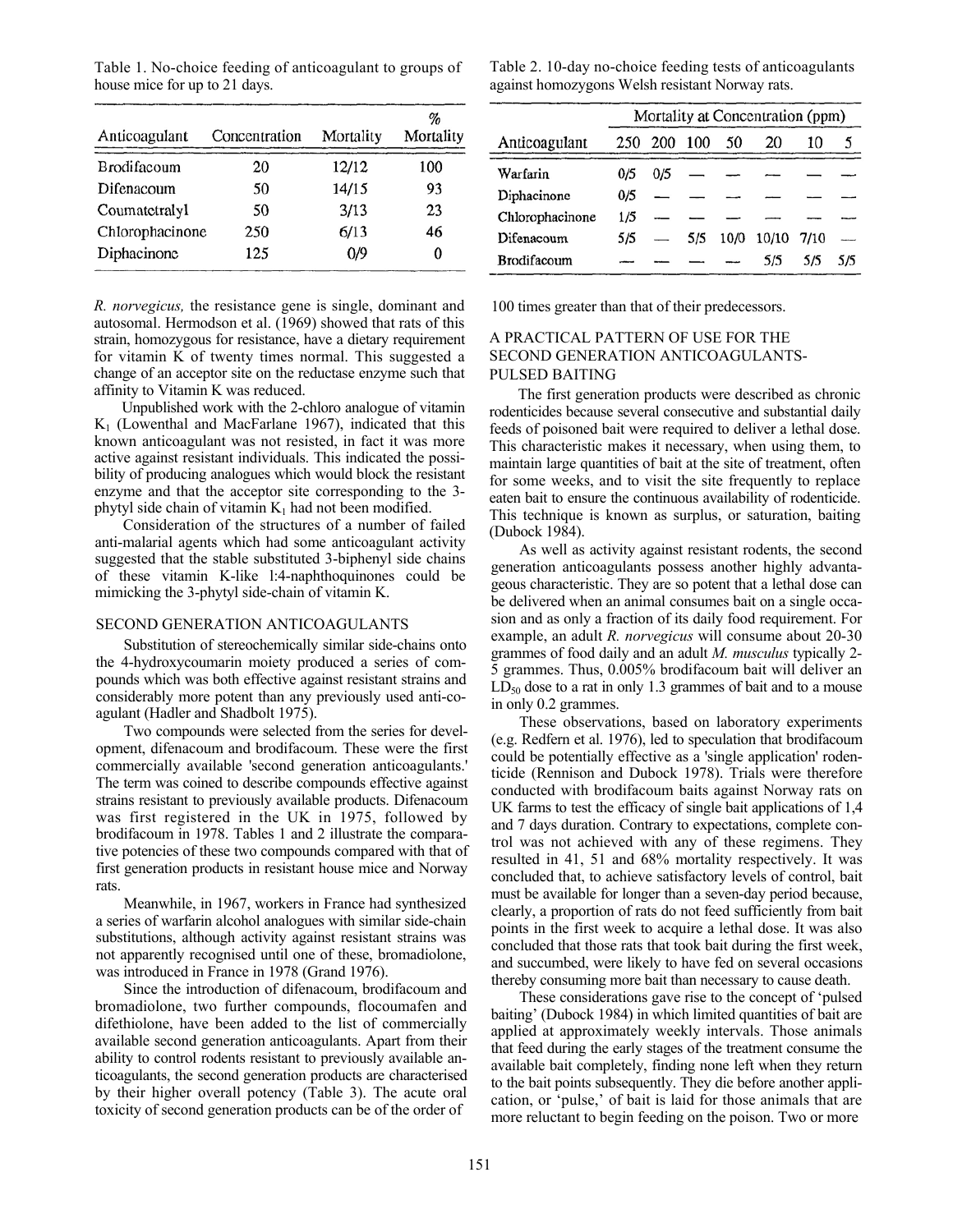|                     | $LD_{50}$ (mg/kg) to<br>albino Norway | Normal bait LD <sub>50</sub> |                                               |  |  |
|---------------------|---------------------------------------|------------------------------|-----------------------------------------------|--|--|
| Anticoagulant       | rats (ppm)                            | Concentration                | $(g \text{ of } \text{bai}/250g \text{ rat})$ |  |  |
| <b>Brodifacoum</b>  | 0.26                                  | 50                           | 1.3                                           |  |  |
| <b>Bromadiolone</b> | 1.126                                 | 50                           | 5.6                                           |  |  |
| Difenacoum          | 1.8                                   | 50                           | 9.0                                           |  |  |
| Coumatetralyl       | 16.5                                  | 375                          | 11.0                                          |  |  |
| Diphacinone         | 3.0                                   | 50                           | 15                                            |  |  |
| Pindone             | 50.0                                  | 250                          | 50                                            |  |  |
| Chlorophacinone     | 20.5                                  | 50                           | 102.5                                         |  |  |
| Warfarin            | 186.0                                 | 250                          | 186.0                                         |  |  |
|                     | $LD_{50}$ (mg/kg) to                  | Normal bait LD <sub>50</sub> |                                               |  |  |
| Anticoagulant       | albino house<br>mouse (ppm)           | Concentration                | g of bait/<br>25g mouse                       |  |  |
| <b>Brodifacoum</b>  | 0.40                                  | 50                           | 0.2                                           |  |  |
| Difenacoum          | 0.80                                  | 50                           | 0.4                                           |  |  |
| <b>Bromadiolone</b> | 1.75                                  | 50                           | 0.9                                           |  |  |
| Warfarin            | 374.00                                | 250                          | 37.0                                          |  |  |
| Diphacinone         | 141.00                                | 50                           | 70.5                                          |  |  |

Table 3. Acute oral  $LD_{50}$  of active ingredients and baits of several anticoagulants against Norway rats and house mice. (After Dubock 1979).

additional pulses may be required to achieve complete control of rat and mouse infestations. The mechanism of this process was displayed during field trials of one of the more recently introduced highly-potent second generation anticoagulants, flocoumafen (Buckle 1985).

The comparative performance of three compounds, difenacoum, bromadiolone and brodifacoum, in pulsed baiting programmes was compared by Greaves et al. (1988). These authors found that treatment efficacy was directly related to the toxicity of the baits used. Thus, fewer bailing rounds and less bait was required to achieve complete control of resistant *R. norvegicus* infestations with brodifacoum baits than with baits containing either difenacoum or bromadiolone.

The use of pulsed baiting with compounds such as brodifacoum and flocoumafen offers valuable advantages to the rodent control practitioner. Firstly, relatively small quantities of bait are required and less labour is needed to apply it during baiting programmes, resulting in lower treatment costs. Also, for periods during treatments, no bait is exposed because it has all been consumed by the target rodents (Buckle 1985), thus reducing the primary hazards of the treatment. There is also a reduction in the quantity of bait eaten by rodents resulting in reduced levels of residues in targets and potentially lower secondary non-target hazard (Dubock 1984).

This system is now in use in rodent control world-wide and is integral to the labeled use patterns of the second generation compounds. It is particularly applicable in agriculture. Smallholders cultivating tropical field crops were always unwilling to employ the saturation baiting technique necessary to ensure the full efficacy of the first generation anticoagulants and consequently these compounds were never

widely used in tropical agriculture. Similarly, the technique of prebaiting was never widely accepted in the use of the acute compounds, resulting in their frequent failure (e.g. West et al. 1972). Thus, until the introduction of the second generation compounds, tropical smallholders never had available to them a rodenticide bait and pattern of use appropriate to their needs. Field trials have now been conducted world-wide to develop safe and efficient patterns of use for these products in a very wide range of agricultural crops (e.g. Kaukeinen and Rampaud 1986, Hoque and Olvida 1988).

#### SAFETY IN USE

One of the major potential benefits of the anticoagulant rodenticides over their acute predecessors was that of improved safety. The features which lead to this are, in particular, the presence of an antidote, Vitamin  $K_1$ , and the slow mode of action which provides adequate time in cases of accidental poisoning for diagnosis and treatment (Anon. 1988).

However, in spite of these safety features, as with all pesticides, the use of anticoagulants carries with it a degree of risk, particularly because this class of compounds contains potent mammalian toxophores. An exacerbating factor is the frequently commensal nature of the rodent pest problem, which means that rodenticides are often applied peridomestically, where accidental exposures to man and his companion and domestic animal are likely. Additionally, 'rat poisons' are attractive to those who would mis-use them as vertebrate killing agents outside labeled use patterns and for unlawful purposes unrelated to rodent control.

In spite of all these factors, the anticoagulant rodenticides have a remarkable history of safe and efficient use over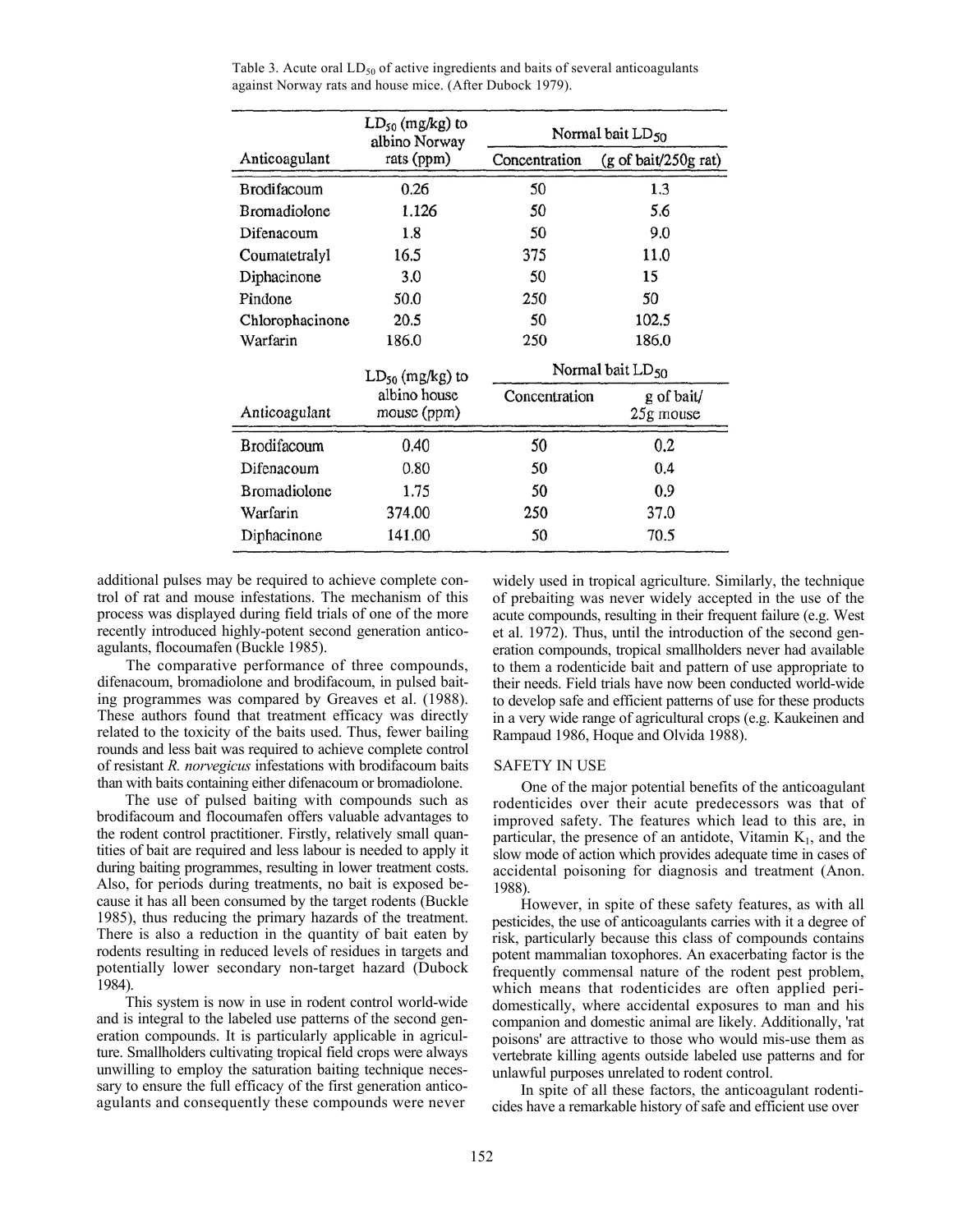a period exceeding 40 years. Few published records exists which place this history into context but, perhaps, the most fully documented evidence on accidental exposure to harmful substances is published in the USA. Litovitz et al. (1989) record that, of more than one million human exposures, only 3.8% were associated with pesticides; a category which includes rodenticides as only a minor component. Exposures to analgesics, cleaning agents and cosmetics by far exceed in number exposures to pesticides.

Although the number of exposures to rodenticides is relatively small, the demographic profile of these incidents is of great interest to those attempting to develop even safer products. The data presented by Litovitz et al. (1989) is typical in showing that the vast majority of exposures are via the oral route, involve children under the age of six and occur, presumably, when they accidentally encounter rodenticide bait placements. A major advance in ensuring a favourable outcome in such cases is the use of a human taste deterrent in rodenticidal preparations (Johnson 1988). This substance, 'Bitrex,' is not perceived by rodents but its inclusion in bails at an appropriate concentration renders them highly objectionable to humans (Kaukeinen and Buckle, these Proceedings). This will serve to reduce the quantity of bait ingested during accidental exposures, although the numbers of recorded exposures may actually increase when baits contain 'Bitrex' because their unpleasant taste will more likely cause 'consumers' to report the episode.

Companion animals are also occasionally exposed to rodenticides because of the often close association between the places where they are housed and the sites of rodent infestation. Care in bait placement, the use of bait stations of suitable construction and baits with low intrinsic palatability to companion animals will serve to reduce the frequency and severity of these exposures to very low levels but it is impossible to eliminate this risk altogether.

### ENVIRONMENTAL IMPACT

It is unlikely that anticoagulant rodenticides will have any major adverse environmental impact (Kaukeinen 1982). Their mode of use generally involves the localised placement, often within bait containers, of small quantities of bait with very low toxicant loadings. The contamination of either aquatic or soil systems with these compounds remains therefore a remote possibility envisaged only in the event of serious mis-use.

However, the most problematic aspect of the potential of anticoagulants to have an impact is the hazard they may pose to animals that prey upon poisoned rodents or scavenge their dead bodies. All the second-generation compounds arc equally persistent, and even some of the earlier compounds are retained in animal tissues at sub-lethal levels for relatively long periods (Parmar et al. 1987, Huckle et al. 1989). It is known, therefore, that where target rodents are the dietary mainstay of a carnivorous non-target species, individuals of the latter species may be at risk (e.g., Hegdal and Colvin 1988). To date, however, there is no indication that the occasional mortalities caused by anticoagulants have had any affect on non-target populations, as such losses are rapidly made good by breeding (Kaukeinen 1982, North 1985).

One of the most thoroughly investigated interactions is that between Barn owls and anticoagulant rodenticides in the UK. In spite of the prolonged and intensive use of compounds such as coumatetralyl, difenacoum, bromadiolone and brodifacoum, there is no evidence that this has been to the detriment of Barn Owl populations (Percival, 1990). However, there is scope for studies to monitor the population levels of non-target animals, particularly predatory birds, and for the development of potent anticoagulants that are more rapidly eliminated from animal tissues than those currently available.

#### THE FUTURE

Five highly potent second generation anticoagulants have been commercialised and three of them, brodifacoum, flocoumafen and difethiolone, each to a greater or lesser extent, can be said to possess the capability of killing rodents after a single feed. These three compounds have acute oral LD50S to *R. norvegicus* in the range 0.2-0.4 mg/kg. It is the experience of one of us (MRH), having worked with numerous experimental analogues, that none with significantly higher toxicity has ever been found. It appears that, after 45 years of development of anticoagulants with progressively greater potency, the upper limit has at last been reached.

Although the chronic action of the anticoagulant rodenticides is an advantage in preventing the development of bait shyness, it also has the disadvantage that animals which have consumed a lethal dose of poison may continue to feed on bait for several subsequent days. This is both wasteful and increases secondary hazard. It would be beneficial to have a potent anticoagulant which caused death after, say, 2-3 days rather than the 5-6 days that is characteristic of the presently available compounds. However, the onset of symptoms of anticoagulation and death occurs only after the reservoir of various blood clotting factors have been fully depleted. This mechanism is fundamental to the mode of action of all compounds and it seems, at the moment, unlikely that an anticoagulant with a faster action can be produced.

Several of the second-generation anticoagulants have been used extensively world-wide for 15 years or more. This constitutes a substantial selection pressure favouring the emergence of resistant strains. So far, however, resistance to these compounds is very localised. In southern-central England populations of *R. norvegicus* resistant to difenacoum are found in a locality coincident with a long- established area of warfarin resistance (Greaves et al. 1982). Resistance to both difenacoum and bromadiolone is present in Norway rats in Denmark (Lund 1984) and the Danish Pest Infestation laboratory has also identified populations of House mice resistant to the same compounds (Anon. 1990). In both foci it is possible, in laboratory tests, to demonstrate that rodents are less sensitive to the more potent compound brodifacoum (e.g. Gill and MacNicoll 1991), although this altered level of tolerance falls short of resistance in practical terms.

There is much speculation on what the future holds in terms of resistance to the second generation anticoagulants. Some workers feel that the levels of resistance described above presage the development of ever more resistant populations of rodents. There is an alternative view, however, that resistance may have reached an upper limit in the levels presently observed in southern England (Greaves and Cullen-Ayres 1988). This is because possession of resistance genes carries with it the cost of impaired ability to synthesize Vitamin K. Some resistant rodents require twenty times more dietary Vitamin K than their susceptible counterparts and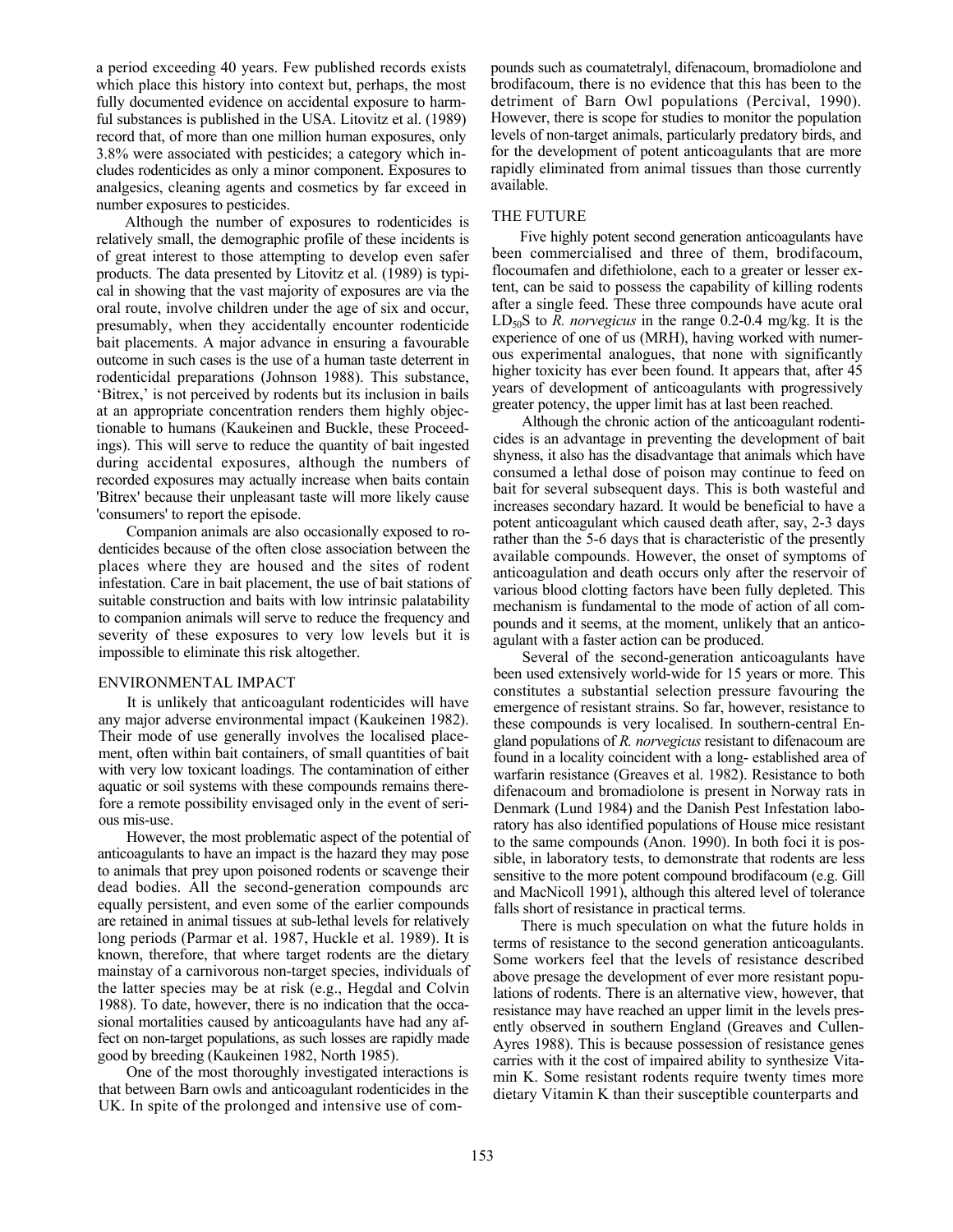further development of resistance may thus be physiologically self-limiting. Whatever the future holds for resistance in temperate countries where anticoagulant use is intensive, it seems unlikely that resistance to the second generation compounds will become a serious practical problem in the tropics. This is implied by the fact that resistance to the first generation compounds, widespread in North America and in many European countries, is of very limited importance elsewhere.

Given that anticoagulants are designed to be mammalian toxicants, their record of safety in use is impressive. Significant selective toxicity has been achieved in favour of many non-target animals (Dubock and Kaukeinen 1978, Bowler et al. 1984, Lechevin and Poche 1988) but there would still seem to be a benefit in developing a product with even greater specificity. However, the increasingly rigourous regulatory requirements currently being introduced in the USA, Europe and elsewhere have caused companies to direct resources towards the defense of existing compounds rather than to the development of new ones. Furthermore, development costs have soared. For example, the cost of introducing flocoumafen during the 1980s was more than ten times greater, in real terms, than that of developing difenacoum a decade earlier. These costs, and the existence already of five highly potent compounds, would make it necessary to consider carefully the commercial justification for the development of a new, more specific anticoagulant, even if such a compound was technically feasible.

Anticoagulant rodenticides have a long history of effective and safe use world-wide. It seems likely that those currently available will continue to dominate the practice of rodent control for many years to come.

# LITERATURE CITED

- ANONYMOUS. 1988. The treatment of antocoagulant rodenticide poisoning. Booklet issued jointly by ICI plc, Lipha, Shell International Chemical Company Ltd. and Sorex Ltd, 9 pp.
- ANONYMOUS. 1990. Annual Report. Danish Pest Infestation Laboratory. Lyngby, Denmark. 97 pp.
- BARKER, W.B., M.A. HERMODSON, and K.P. LINK. 1969. The metabolism of 4-C14 warfarin sodium by the rat. J. Pharmacol. Exp. Therapeutics, 171:307-313.
- BOWLER, J.O., I.D. ENTWISTLE, and A.J. PORTER. 1984. WL 108366—a potent new rodenticide. Proceedings 1984 British Crop Protection Conference. Pests and Diseases, 2:397404.
- BOYLE, M. 1960. A case of apparent resistance of *Rattus norvegicus* to anticoagulant poisons. Nature, 4749:519.
- BUCKLE, A.P. 1985. Field trials of flocoumafen against warfarin-resistant infestations of the Norway rat *(Rattus norvegicus* Berk.). J. Hyg., Camb. 96:467-473.
- BUCKLE, A.P., E.M. ODAM, and C.G.J. RICHARDS. 1987. Chemical bait markers for the study of bait uptake by Norway rats. In: Control of Mammal Pests. (C.G J. Richards and T. Y. Ku eds.). Taylor and Francis, London. 406 pp.
- DUBOCK, A.C., and D.E. KAUKEINEN. 1978. Brodifacoum (Talon™ rodenticide) a novel concept. In: Proceedings Eighth Vertebrate Conference (R.E. Marsh ed.), Sacramento, California, pp 127-137.
- DUBOCK, A.C. 1984. Pulsed baiting a new technique for

high potency, slow acting rodenticides. In: Proceedings Conference on the Organisation and Practice of Vertebrate Pest Control (A.C. Dubock ed.), Elvetham Hall, Hampshire, England. ICI Plant Protection Division, pp 105-142.

- GILL, J. E., and A.D. MACNICOLL. 1991. Determination of the susceptibility of wild populations of the Norway rat (*Rattus norvegicus*) to the anticoagulant rodenticide brodifacoum. Zeitschrift fur angewandte Zoologie 78:101-117.
- GRAND, M. 1976. Some experiments on a new anticoagulant rodenticide: bromadiolone. Phytiarie-Phytopharmacie 25:69-88. (In French.)
- GREAVES, J.H., and P. AYRES. 1969. Heritable resistance to warfarin in rats. Nature 224:284-285.
- GREAVES, J.H., B.D. RENNISON, and R. REDFERN. 1976. Warfarin resistance in the Ship rat in Liverpool. Intl. Pest Control 15:17.
- GREAVES, J.H., and P.B. CULLEN-AYRES. 1988. Genetics of difenacoum resistance in the rat. In: Current Advances in Vitamin K Research (J.W. Suttie ed.), Seventeenth Steenbock Symposium, Elsevier, New York, pp 387-397.
- GREAVES, J.H., D.S. SHEPHERD, and J.E. GILL. 1982. An investigation of difenacoum resistance in Norway rat populations in Hampshire. Ann. appl. Biol. 100:581-587.
- GREAVES, J.H., C.G.J.RICHARDS, and A.P. BUCKLE. 1988. An investigation of the parameters of anticoagulant treatment efficiency. EPPO Bulletin 18:211-221.
- HADLER, M.R., and R.S. SHADBOLT. 1975. Novel 4 hydroxycoumarin anticoagulants active against resistant rats. Nature 253:275-277.
- HAGAN, E.C., and J.L. RADOMSKI. 1953. The toxicity of 3-(acetonylbenzyl)-4-hydroxycoumarin (warfarin) to laboratory animals. J. Am. Pharm.Association 42: 379-382.
- HERMODSON, M.A., J.W. SUTTIE, and K.P. LINK. 1969. Warfarin metabolism and vitamin K requirement in the warfarin resistant rat. Am. J. Physiol. 217:1316-1319.
- HEGDAL, P.L., and B.A. COLVTN. 1988. Pontential hazard to Eastern screech-owls and other raptors of brodifacoum bait used for vole control in orchards. Environmental Toxicology and Chemistry 7:245-260.
- HOQUE, M.M., and J.L. OLVIDA. 1988. Efficacy and environmental impact of flocoumafen (Storm) wax block baits used for rice field rat control in the Philippines.  $In:$ Proceedings Thirteenth Vertebrate Pest Conference (A.C. Crabb and R.E. Marsh eds.), Monterey, California, USA. pp 75-81.
- HUCKLE, K.R., D.H.HUTSON, and P.A. WARBURTON. 1989. Fate of the rodenticide flocoumafen in the rat; retention and elimination of a single oral dose. Pesticide Science 25:297-312.
- KAUKEINEN, D.E. 1982. A review of the secondary poisoning hazard to wildlife from the use of anticoagulant rodenticides. In: Proceedings Tenth Vertebrate Conference (RJL Marsh ed.), Monterey, California, USA. pp 151-158.
- KAUKEINEN, D.E., and M.RAMPAUD. 1986. A review of brodifacoum efficacy in the U.S. and worldwide. In: Proceedings Twelfth Vertebrate Pest Conference (T.P. Salmon ed.), San Diego, California, USA. pp 16-50.